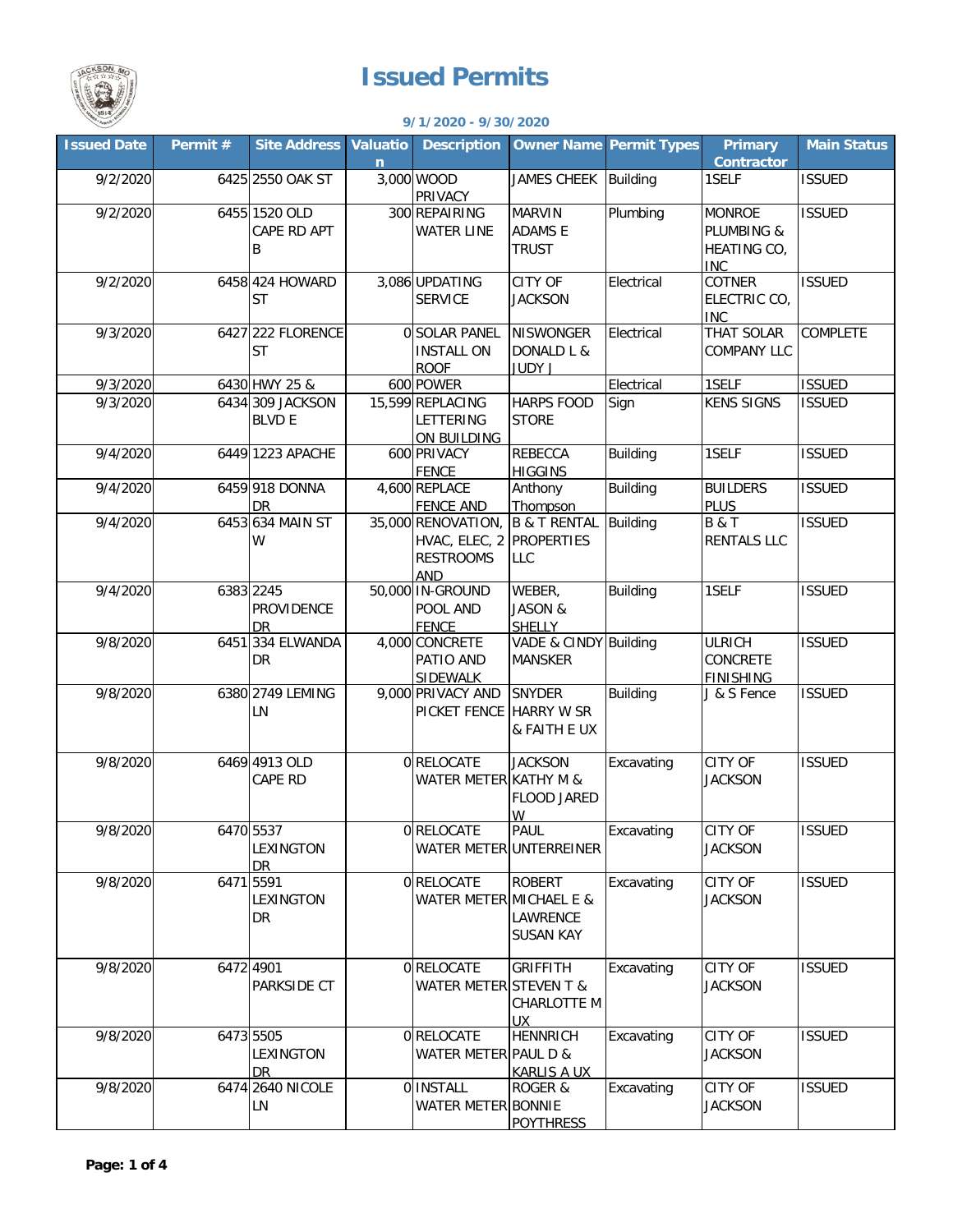| 9/8/2020  |           | 6475 4849 OLD<br>CAPE RD E                   |            | 0RELOCATE<br><b>WATER METER JEFFREY E &amp;</b>                         | LATHAM<br>LANDRA K ET                               | Excavating | CITY OF<br><b>JACKSON</b>          | <b>ISSUED</b> |
|-----------|-----------|----------------------------------------------|------------|-------------------------------------------------------------------------|-----------------------------------------------------|------------|------------------------------------|---------------|
| 9/8/2020  |           | 6476 5569<br>LEXINGTON<br>DR                 |            | 0 RELOCATE<br>WATER METER RONNIE &                                      | <b>UX</b><br>SHIPMAN,<br><b>VICKIE</b>              | Excavating | <b>CITY OF</b><br><b>JACKSON</b>   | <b>ISSUED</b> |
| 9/8/2020  |           | 6477 4841 OLD<br>CAPE RD E                   |            | 0RELOCATE<br><b>WATER METER</b>                                         |                                                     | Excavating | <b>CITY OF</b><br><b>JACKSON</b>   | <b>ISSUED</b> |
| 9/8/2020  |           | 6478 4908<br><b>PARKSIDE CT</b>              |            | 0RELOCATE<br>WATER METER J & JOY LYNN                                   | <b>HUNN STEVEN Excavating</b><br><b>UX</b>          |            | CITY OF<br><b>JACKSON</b>          | <b>ISSUED</b> |
| 9/8/2020  |           | 6479 1404<br><b>GREENSFERRY</b><br><b>RD</b> |            | 0 REPAIR<br>LEAKING<br><b>WATER</b>                                     | <b>B&amp;R</b><br><b>DEVELOPERS</b><br><b>LLC</b>   | Excavating | CITY OF<br><b>JACKSON</b>          | <b>ISSUED</b> |
| 9/9/2020  |           | 6429 1257 & 1259<br>DECLARATION<br>DR        |            | 352,850 DUPLEX                                                          | SOUTHEAST<br><b>ELECTRIC</b>                        | Building   | SOUTHEAST<br><b>ELECTRIC LLC</b>   | <b>ISSUED</b> |
| 9/9/2020  |           | 6431 1243 & 1245<br>DECLARATION<br>DR        |            | 357,350 NEW DUPLEX                                                      | SOUTHEAST<br><b>ELECTRIC</b>                        | Building   | SOUTHEAST<br><b>ELECTRIC LLC</b>   | <b>ISSUED</b> |
| 9/10/2020 |           | 6450 2820 PRAIRIE<br><b>VIEW TRL</b>         |            | 272,590 NEW SING<br><b>FAM RES</b>                                      | GENE &<br><b>GLORIA</b><br><b>MEYER</b>             | Building   | LILEY<br><b>CONSTRUCTIO</b><br>N   | <b>ISSUED</b> |
| 9/10/2020 |           | 6454 2267 OAK ST                             | 4,800 FREE | <b>STANDING</b>                                                         | <b>ULEN BRIAN</b>                                   | Building   | <b>SHOW ME</b><br><b>DECKS LLC</b> | <b>ISSUED</b> |
| 9/10/2020 |           | 6456 2316 BENT<br><b>CREEK DR</b>            |            | 3,000 DEMO AND<br><b>REBUILD</b><br><b>DECK</b>                         | <b>BEAM GEORGE</b> Building<br><b>RUSSELL</b>       |            | <b>FREY</b><br>CARPENTRY<br>LLC    | <b>ISSUED</b> |
| 9/10/2020 | 6457 747  | <b>STRAWBERRY</b>                            |            | 2,169 FENCE                                                             | AMY HANCOCK Building                                |            | 1SELF                              | <b>ISSUED</b> |
| 9/10/2020 |           | 6480 1136 Morton<br>St                       |            | 0RELOCATE<br><b>WATER METER</b>                                         | OWENS EVA E Excavating                              |            | <b>CITY OF</b><br><b>JACKSON</b>   | <b>ISSUED</b> |
| 9/10/2020 |           | 6481 316 N HIGH                              |            | 0RELOCATE<br>WATER METER STEPHANIE ET                                   | SADLER TIM & Excavating<br><b>UX</b>                |            | CITY OF<br><b>JACKSON</b>          | <b>ISSUED</b> |
| 9/10/2020 |           | 6482 419 N<br><b>SHAWNEE</b>                 |            | 0RELOCATE<br><b>WATER METER D</b>                                       | KAIN STEVEN Excavating                              |            | <b>CITY OF</b><br><b>JACKSON</b>   | <b>ISSUED</b> |
| 9/10/2020 |           | 6483 2949<br><b>BRECKENRIDG</b><br>E.        |            | 0 RELOCATE<br>WATER METER M JIMMY A &                                   | HIGGINBOTHA Electrical<br><b>NORMA</b>              |            | <b>CITY OF</b><br><b>JACKSON</b>   | <b>ISSUED</b> |
| 9/14/2020 | 6461 450  | <b>GREENSFERRY</b><br>RD.                    |            | 4,000 TURNING 1/2<br><b>BATH INTO</b><br><b>FULL BATH</b><br><b>AND</b> | <b>GUILFOY PAUL Building</b><br>D & GAIL E ET<br>UX |            | 1SELF                              | <b>ISSUED</b> |
| 9/14/2020 |           | 6490 2843<br>MANSFIELD PL                    |            | 0 INSTALL<br><b>WATER METER</b>                                         | JEFF RANDAL                                         | Excavating | <b>CITY OF</b><br><b>JACKSON</b>   | <b>ISSUED</b> |
| 9/15/2020 |           | 6495 634 W MAIN<br>ST                        |            | 0 RELOCATE<br><b>WATER METER PROPERTIES</b>                             | <b>B &amp; T RENTAL</b><br>LLC                      | Excavating | CITY OF<br><b>JACKSON</b>          | <b>ISSUED</b> |
| 9/15/2020 |           | 6496 5483<br>LEXINGTON                       |            | 0RELOCATE<br><b>WATER METER</b>                                         | Stella Berry                                        | Excavating | CITY OF<br><b>JACKSON</b>          | <b>ISSUED</b> |
| 9/15/2020 | 6497 5461 | LEXINGTON                                    |            | 0 RELOCATE<br>WATER METER MILISSA G                                     | <b>HAYGOOD</b>                                      | Excavating | CITY OF<br><b>JACKSON</b>          | <b>ISSUED</b> |
| 9/15/2020 |           | 6498 5429<br>LEXINGTON                       |            | 0 RELOCATE<br><b>WATER METER</b>                                        | SCOTT DARLA Excavating                              |            | <b>CITY OF</b><br><b>JACKSON</b>   | <b>ISSUED</b> |
| 9/15/2020 |           | 6499 4854<br><b>WEXFORD CT</b>               |            | 0 RELOCATE<br><b>WATER METER</b>                                        | <b>TINA LAUTRUP Excavating</b>                      |            | CITY OF<br><b>JACKSON</b>          | <b>ISSUED</b> |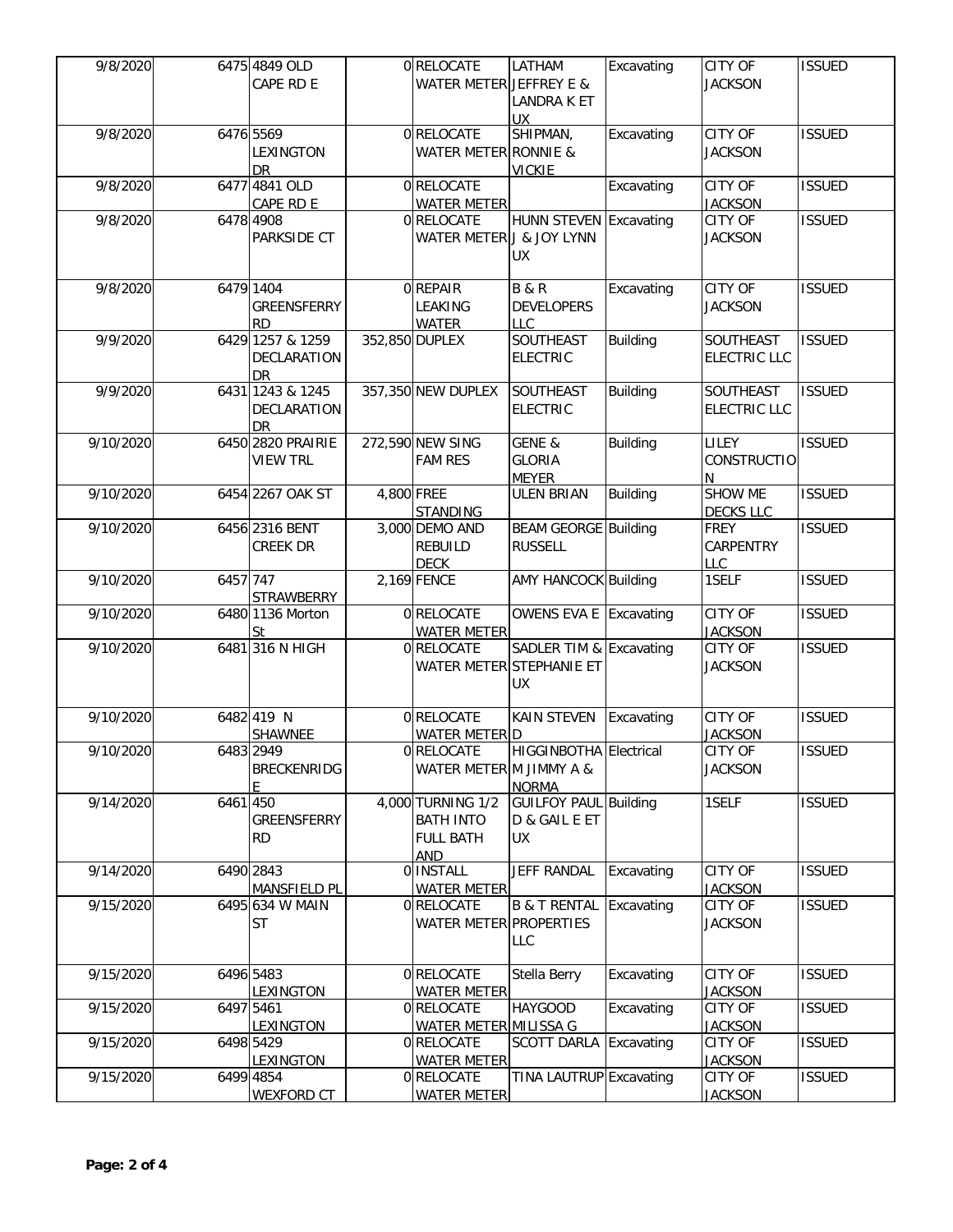| 9/15/2020 |          | 6500 4916                               |          | 0RELOCATE                           | <b>EDWARDS</b>                     | Excavating      | <b>CITY OF</b>                         | <b>ISSUED</b> |
|-----------|----------|-----------------------------------------|----------|-------------------------------------|------------------------------------|-----------------|----------------------------------------|---------------|
|           |          | <b>WEXFORD CT</b>                       |          | WATER METER JONATHAN W              |                                    |                 | <b>JACKSON</b>                         |               |
| 9/15/2020 |          | 6501 5407                               |          | 0 RELOCATE                          | <b>BREWER</b>                      | Excavating      | <b>CITY OF</b>                         | <b>ISSUED</b> |
|           |          | <b>LEXINGTON</b>                        |          | WATER METER JOSEPH P &              |                                    |                 | <b>JACKSON</b>                         |               |
|           |          | DR                                      |          |                                     | <b>MARGARET UX</b>                 |                 |                                        |               |
| 9/15/2020 |          | 6485 819 AUGUST                         |          | 600 REPLACING                       | SYDNEY                             | Building        | 1SELF                                  | <b>ISSUED</b> |
|           |          | <b>ST</b>                               |          | <b>CHAIN LINK</b>                   | NICOLE CHEEK                       |                 |                                        |               |
|           |          |                                         |          | <b>WITH</b>                         |                                    |                 |                                        |               |
| 9/15/2020 | 6486 525 |                                         |          | 1,800 FENCE ALONG                   | <b>JACOB LEE</b>                   | Building        | 1SELF                                  | <b>ISSUED</b> |
| 9/16/2020 |          | <b>HIGHLAND DR</b><br>6494 1610 TREVINO |          | W PROPERTY<br>50 UPDATE ELEC        | <b>LONG</b><br><b>ROBERT &amp;</b> | Electrical      | 1SELF                                  | <b>ISSUED</b> |
|           |          | DR                                      |          | <b>SERVICE</b>                      | <b>NICOLE</b>                      |                 |                                        |               |
|           |          |                                         |          |                                     | <b>TOPLISS</b>                     |                 |                                        |               |
| 9/17/2020 |          | 6489 735 DALLAS                         |          | 800 PRIVACY                         | Cory Berry                         | <b>Building</b> | 1SELF                                  | <b>ISSUED</b> |
| 9/17/2020 |          | 6504 TANGLE                             |          | 1,500 REPAIRING A                   |                                    | Mechanical      | <b>LIBERTY</b>                         | <b>ISSUED</b> |
| 9/17/2020 |          | WOOD AND<br>6292 1820/1822              |          | <b>GAS LEAK</b><br>275,115 DUPLEX   | WREN HOMES Building                |                 | <b>UTILITIES</b><br>WREN HOMES, ISSUED |               |
|           |          | LEWIS DR                                |          |                                     | LLC                                |                 | LLC                                    |               |
| 9/18/2020 |          | 6452 1408 SHAWN                         |          | 4,300 REMOVE &                      | MARK POWELL Building               |                 | TWIN CEDARS ISSUED                     |               |
|           |          | DR                                      |          | <b>REPLACE</b>                      |                                    |                 | TREE SERVICE                           |               |
|           |          |                                         |          | PATIO. ADD                          |                                    |                 | LLC                                    |               |
| 9/18/2020 | 6488 323 |                                         |          | <b>CONCRETE</b><br>1,200 DEMO DECK- | <b>MASTERSON</b>                   | Building        | <b>STEPHEN</b>                         | <b>ISSUED</b> |
|           |          | WASHINGTON                              |          | REMOVE TWO                          | <b>MGT LLC</b>                     |                 | <b>HENDRIX</b>                         |               |
| 9/18/2020 |          | 6466 2717                               |          | 4,000 REPLACE                       | <b>CLARK</b>                       | <b>Building</b> | DAVID ALLRED ISSUED                    |               |
|           |          | RIDGEWAY DR                             |          | <b>DECKING AND</b>                  | <b>DANIELS</b>                     |                 |                                        |               |
| 9/18/2020 |          | 6468 463 DIANA DR                       |          | 181,660 NEW SING<br><b>FAM RES</b>  | <b>DOWD</b><br>CONTRACTING         | Building        | <b>DOWD</b><br>CONTRACTING             | <b>ISSUED</b> |
|           |          |                                         |          |                                     |                                    |                 |                                        |               |
| 9/21/2020 |          | 6467 1917                               |          | 39,260 SOLAR PANEL                  | <b>HINKEBEIN</b>                   | Electrical      | POWER HOME                             | <b>ISSUED</b> |
|           |          | <b>BAINBRIDGE</b>                       |          | <b>INSTALL ON</b>                   | JAMES T &                          |                 | <b>SOLAR LLC</b>                       |               |
|           |          | <b>RD</b>                               |          | <b>ROOF</b>                         | JANETTE R UX                       |                 |                                        |               |
| 9/22/2020 |          | 6512 RAMSEY                             |          | 0 SUBDIVISION                       |                                    | Plumbing        |                                        | <b>ISSUED</b> |
| 9/23/2020 |          | 6513 2200 OAK ST                        |          | 4,850 NEW GAS LINE GERALD           |                                    | Mechanical      | <b>PETERS</b>                          | <b>ISSUED</b> |
|           |          |                                         |          |                                     | <b>OWENS</b>                       |                 | SERVICE CO                             |               |
| 9/23/2020 |          | 6460 1236                               |          | 16,000 SUN-ROOM                     | <b>CROOKS</b>                      | <b>Building</b> | <b>LINCOLN &amp;</b>                   | <b>ISSUED</b> |
|           |          | <b>BRAMBLEWOO</b><br>D DR               |          | ON EXISTING<br><b>DECK</b>          | <b>STEPEN</b>                      |                 | <b>MCBRIDE</b><br>PAINT &              |               |
|           |          |                                         |          |                                     |                                    |                 | <b>ALUMINUM</b>                        |               |
| 9/25/2020 | 6509 525 |                                         |          | 3,000 DECK WITH                     | <b>JACOB LEE</b>                   | Building        | 1SELF                                  | <b>ISSUED</b> |
|           |          | <b>HIGHLAND DR</b>                      |          | <b>STAIRS</b>                       | LONG                               |                 |                                        |               |
| 9/25/2020 |          | 6503 1008 MORTON<br>ST                  |          | 5,700 EXTEND<br><b>DRIVEWAY</b>     | <b>GLENN</b><br>JEFFREY B &        | Driveway        | PAVING PROS<br><b>LLC</b>              | <b>ISSUED</b> |
|           |          |                                         |          |                                     | LADONNA M                          |                 |                                        |               |
|           |          |                                         |          |                                     | ET UX                              |                 |                                        |               |
| 9/28/2020 |          | 6506 135 S                              |          | 17,000 INSTALL NEW                  | <b>JACKSON</b>                     | Building        | SOUTHEAST                              | <b>ISSUED</b> |
|           |          | SHAWNEE                                 |          | <b>OUTSIDE</b>                      | <b>VILLAS</b>                      |                 | <b>ELECTRIC LLC</b>                    |               |
| 9/28/2020 |          | <b>BLVD</b><br>6523 311 N               |          | LIGHTS &<br>0 RELOCATE              | <b>KIRN</b>                        | Excavating      | CITY OF                                | <b>ISSUED</b> |
|           |          | <b>MARYLAND ST</b>                      |          | <b>WATER METER PROPERTIES</b>       |                                    |                 | <b>JACKSON</b>                         |               |
|           |          |                                         |          |                                     | MANAGEMENT                         |                 |                                        |               |
|           |          |                                         |          |                                     | <b>LLC</b>                         |                 |                                        |               |
| 9/28/2020 |          | 6524 3012 CLEAR                         | $\Omega$ |                                     | <b>GREGORY &amp;</b>               | Excavating      | CITY OF                                | <b>ISSUED</b> |
|           |          | SPRING PL                               |          |                                     | CAROLYN<br><b>HAHS</b>             |                 | <b>JACKSON</b>                         |               |
| 9/28/2020 |          | 6525 1031 W                             |          | 0RELOCATE                           | Kim Scott                          | Excavating      | <b>CITY OF</b>                         | <b>ISSUED</b> |
|           |          |                                         |          |                                     |                                    |                 |                                        |               |
|           |          | Independence                            |          | <b>WATER METER</b>                  |                                    |                 | <b>JACKSON</b>                         |               |
| 9/28/2020 |          | 6526 1333 primrose<br>In.               |          | 0RELOCATE<br>WATER METER W          | HUME SCOTT                         | Excavating      | CITY OF<br><b>JACKSON</b>              | <b>ISSUED</b> |